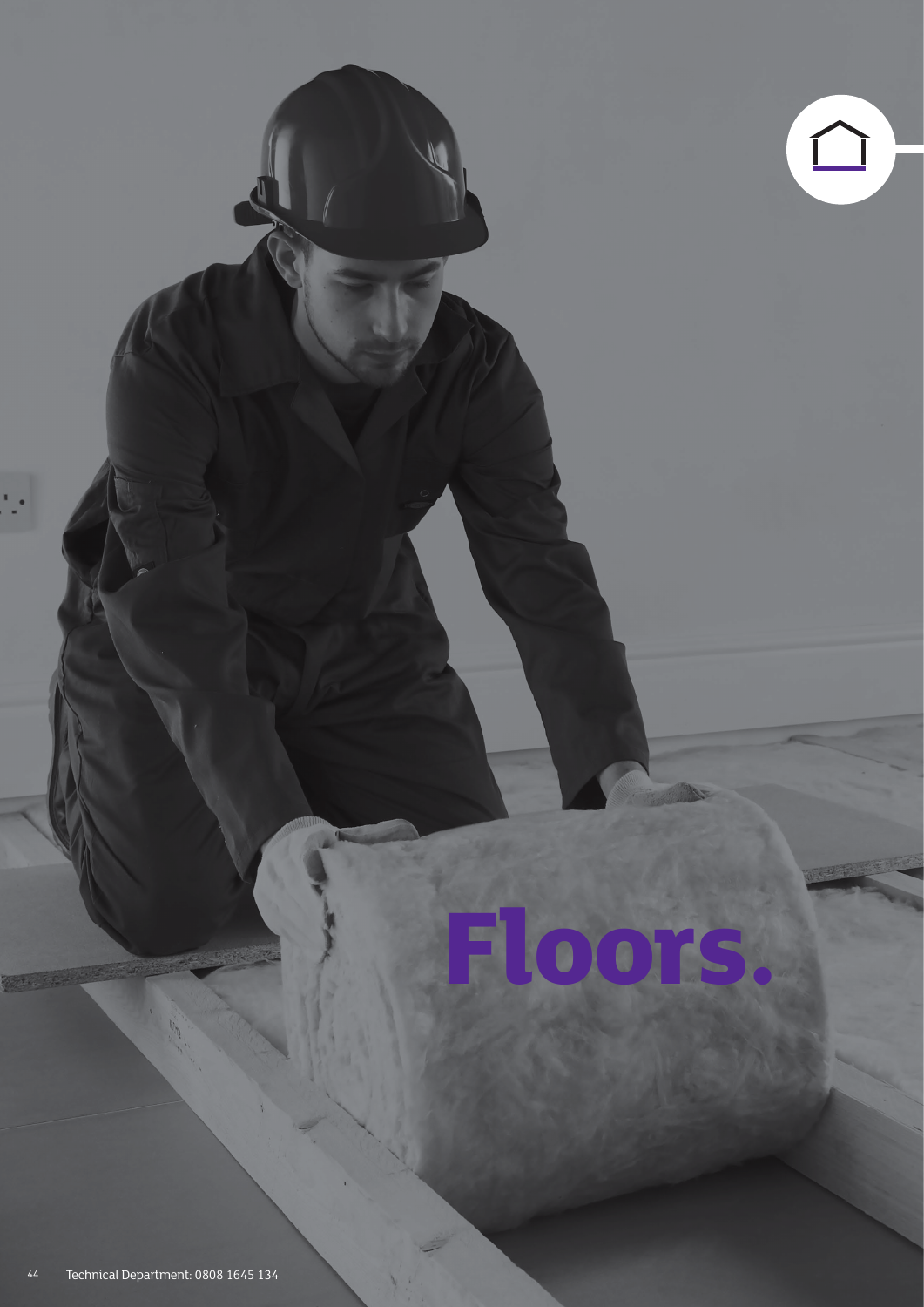## **Superglass Insulation for suspended timber ground floors.**

**Typically a suspended timber floor consists of timber flooring attached to timber joists which are then suspended above the building's foundations.** 

Superglass insulation is ideal for easy installation and minimising heat loss. This is achieved by friction fitting the insulation between the timber joists.

### **Typical Application**

- **1** Chipboard flooring
- 2 Timber joists (400mm centres) with Superglass insulation

- <sup>3</sup> Foundations
- 4 External masonry wall



#### **Typical U-Values achieved (W/m²K)**

|                                 | P/A Ratio (exposed internal perimeter divided by floor area) |      |      |      |      |      |      |      |
|---------------------------------|--------------------------------------------------------------|------|------|------|------|------|------|------|
| Insulation and joist depth (mm) | 0.10                                                         | 0.20 | 0.30 | 0.40 | 0.50 | 0.60 | 0.70 | 0.80 |
| 100mm Multi-Roll 44             | 0.17                                                         | 0.23 | 0.26 | 0.28 | 0.30 | 0.31 | 0.32 | 0.33 |
| 100mm Multi-Roll 40             | 0.17                                                         | 0.22 | 0.25 | 0.27 | 0.29 | 0.3  | 0.3  | 0.31 |
| 150mm Multi-Roll 44             | 0.15                                                         | 0.19 | 0.21 | 0.22 | 0.23 | 0.24 | 0.25 | 0.25 |
| 150mm Multi-Roll 40             | 0.14                                                         | 0.18 | 0.2  | 0.21 | 0.22 | 0.23 | 0.23 | 0.24 |
| 200mm Multi-Roll 44             | 0.13                                                         | 0.16 | 0.18 | 0.18 | 0.19 | 0.20 | 0.20 | 0.20 |
| 200mm Multi-Roll 40             | 0.12                                                         | 0.15 | 0.17 | 0.18 | 0.18 | 0.19 | 0.19 | 0.19 |
| 250mm (100+150) Multi-Roll 44   | 0.11                                                         | 0.14 | 0.15 | 0.16 | 0.16 | 0.17 | 0.17 | 0.17 |
| 250mm (100+150) Multi-Roll 40   | 0.11                                                         | 0.13 | 0.14 | 0.15 | 0.15 | 0.16 | 0.16 | 0.16 |

Calculated using 11% bridging for timber joists.





**Thermal Insulation**

| <b>Superglass Products</b> | <b>Thermal conductivity</b> |
|----------------------------|-----------------------------|
| Multi-Roll 40              | 0.040 W/mK                  |
| Multi-Roll 44              | $0.044$ W/mK                |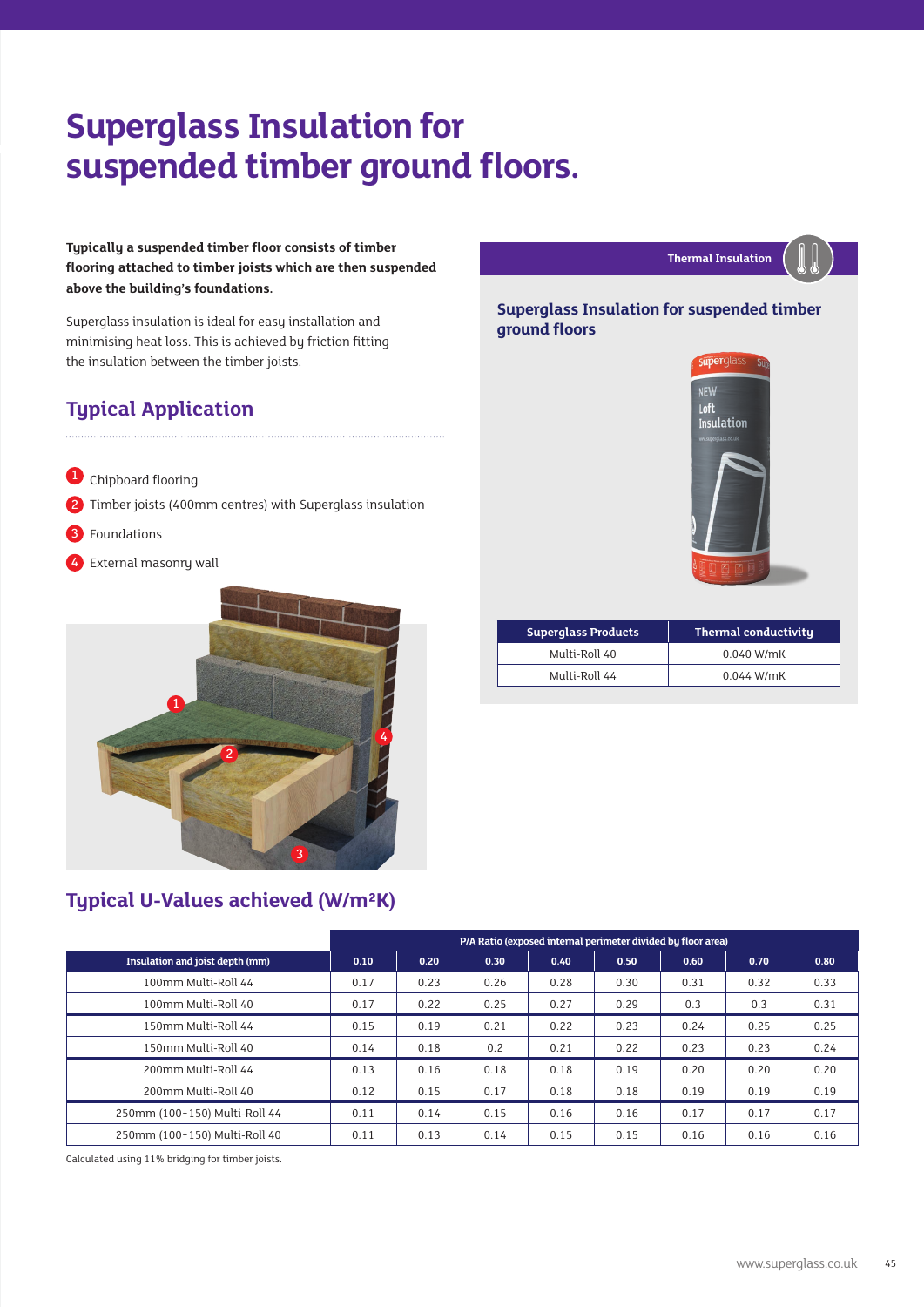## **Superglass Insulation for internal floors.**

Aside from internal floors being able to support the different loads of a building, there are also regulations defining their performance in terms of fire resistance and, in England and Wales, requirements in terms of sound insulation too. Even where formal regulations do not exist, it would be reasonable to expect that an internal floor should provide good acoustic separation between storeys.

While thermal performance is not specifically regulated, the increasing focus being placed on the energy efficiency of an

entire building means that it makes good sense to maintain optimum temperatures in different rooms.

Internal floors are generally either timber or metal construction, and there are effective Superglass products for both applications.

Timber floors are typically constructed using either timber or metal joists. In each case, the installation of Superglass insulation in the void between the beams will provide improved acoustic performance, while also delivering significant benefits in terms of thermal performance without increasing floor depth.